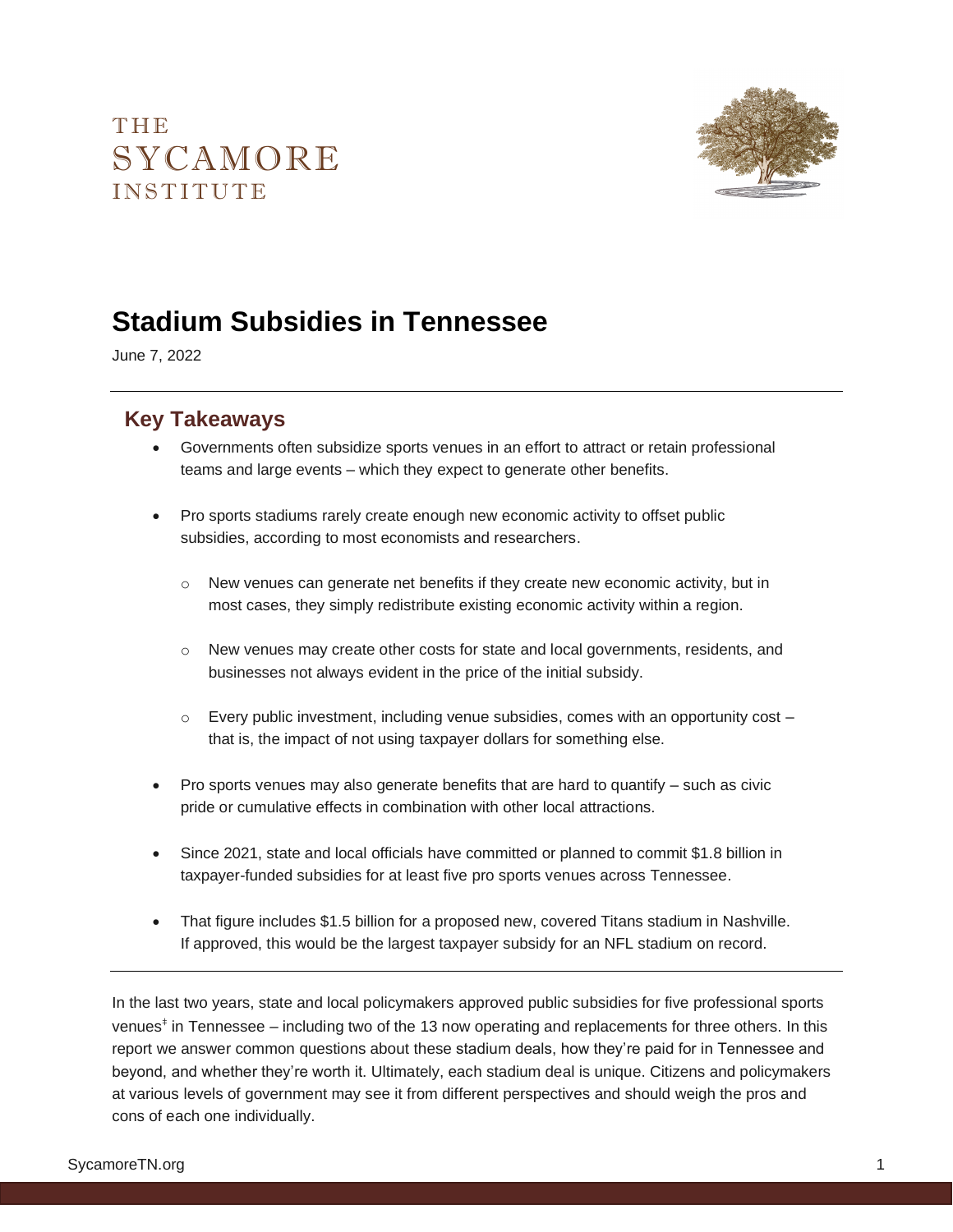See **Appendix Table 1** for a complete list of professional sports venues<sup>‡</sup> either planned or currently operating in Tennessee.

#### **Why Do Governments Subsidize Pro Sports Venues?**

**Governments often subsidize sports venues in an effort to attract or retain professional teams and large events – which they expect to generate financial benefits**. Economic estimates that support these projects often point to consumer spending and other economic activity tied to related events, tourism, and development. That spending might support local businesses and workers, who in turn spend more themselves. To the extent this commerce stays in the region, it's subject to state and local sales taxes that can support other public investments (**Figure 1**).

**Sports teams and the exposure they bring can also create intangible goods that are harder to quantify – like civic pride**. (1) (2) (3) (4) (5) Pro sports can serve as a source of entertainment, help to socialize new residents, and contribute to a sense of shared community. (6) As a result, local fans who feel a strong affinity for their hometown team may encourage government officials to use public funds to keep that team nearby and playing in a state-of-the-art venue. Speaking in 1996 of the deal that brought the Tennessee Titans from Houston, Nashville's mayor said, "You don't have to be a financial wizard to figure out that this does not pay out very well. […] But there are so many intangible reasons." (7) While this report focuses on the easier-to-quantify economics of stadium subsidies, policymakers should not discount the role of these potential intangible benefits.

### **Figure 1. Estimates of Stadiums' Economic Impact Try to Quantify Direct and Downstream Effects**



**Subsidies often result from the competition between cities (and sometimes states) for one of the limited number of pro sports teams**. For example, the NFL controls how many franchises exist and has kept the number at 32 teams since 2002. When demand exceeds this controlled supply, teams have more leverage to get concessions from current or would-be host cities. Recent examples of NFL teams relocating for a new, publicly subsidized stadium or threatening to move before getting one in their current city include the Raiders, Vikings, Falcons, 49ers, and – in 1997 – the Titans. (8) (9) (10) (11)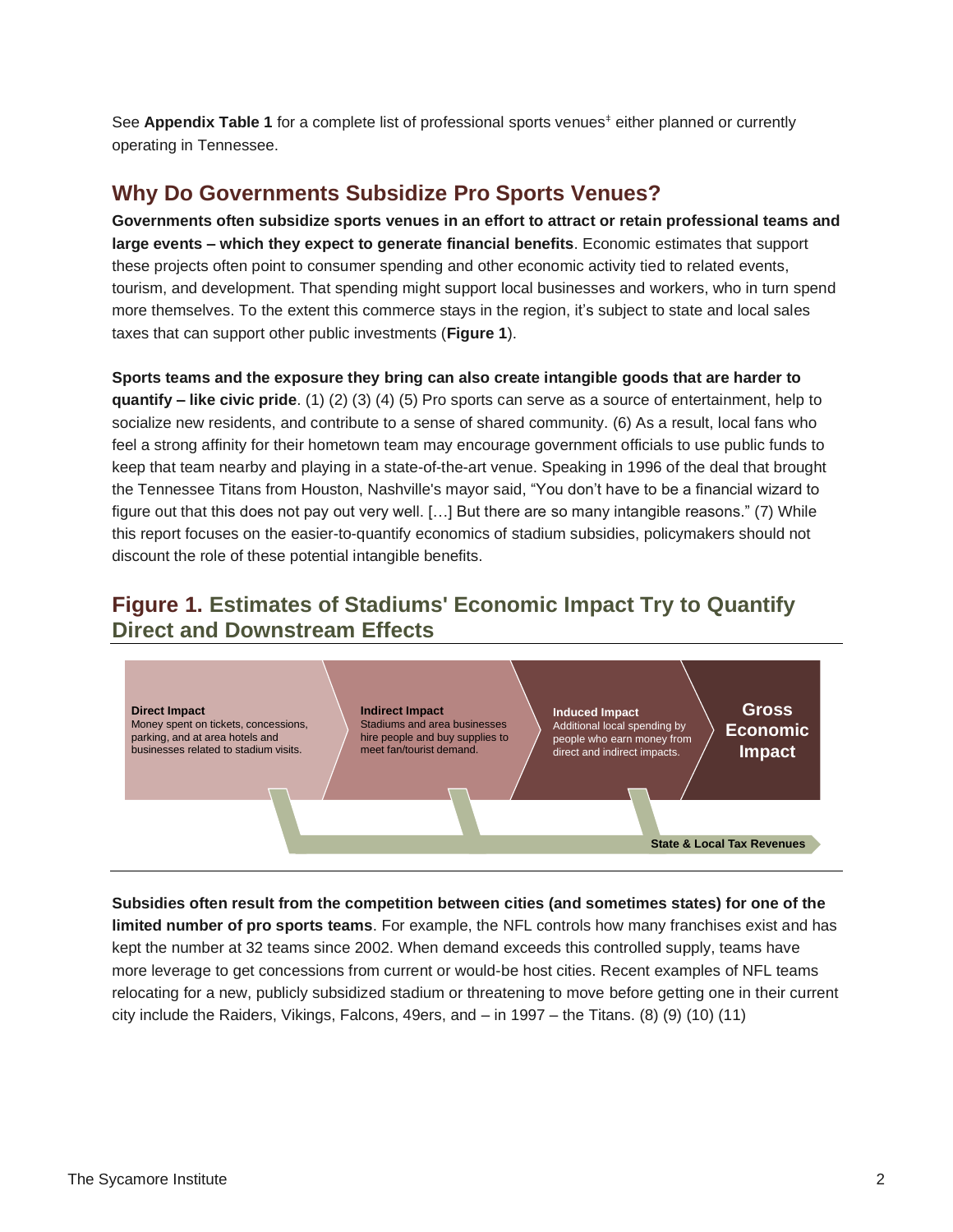### **How Do Tennesseans Pay for Stadium Subsidies?**

**In Tennessee, governments typically subsidize new stadiums by taking on debt in the form of bonds and diverting future tax collections to pay those debts**. Revenue streams used to fund these subsidies in Tennessee include:

- **Venue Taxes**  Governments can earmark taxes collected at the venue to pay for its construction and/or maintenance. For example, state sales tax collected at Titans' games helps to pay off the \$55 million in bonds the state took out for construction on the team's current stadium. (12) Similarly, \$225 million in municipal bonds for the Nashville Soccer Club's new GEODIS Park will be paid off using local sales taxes collected on site. (13)
- **Taxes on Specific Goods/Services** Governments can levy taxes on specific goods and services to pay for stadium subsidies. For example, Nashville recently got state approval to increase its local tax on all hotel and motel stays – but only for the purpose of subsidizing the construction and maintenance of a new, roofed stadium for the Titans. (14)
- **General Fund Taxes** Governments can also promise to cover debt costs from their general operating funds. At the state level, the main general fund revenue streams are the statewide sales, franchise, and excise taxes. At the local level, the main revenue streams are local sales and property taxes. For example, the state's general fund will help pay off a \$500 million bond the state plans to take out for construction of a new, enclosed Titans stadium. (15)

**State and local governments can also subsidize venues with direct grants, typically from their General Fund**. Unlike bond-financed subsidies, these payments carry no long-term debt service obligations. Recent examples from the state-level include \$13.5 million for a new, relocated ballfield for the Tennessee Smokies and \$17 million for raceway grants. (16) (15) At the local level, Metro Nashville made a \$12.3 million grant toward the construction of Bridgestone Arena in addition to issuing \$155 million in bonds. (17)

### **What Stadiums Have Tennesseans Subsidized Recently?**

**Since 2021, state and local lawmakers have approved taxpayer-funded subsidies for at least five pro sports venues in Nashville, Knoxville, and Chattanooga**. Officials have committed or signaled a plan to commit at least \$1.6 billion for three new stadiums (**Figure 2**) and over \$220 million for two existing venues (excluding racetracks<sup>‡</sup>). Together, these funds will subsidize facilities for five of the state's 15 professional sports teams (**Appendix Table 1**). Additional funding outside of these estimates are also provided by local and state government for surrounding public infrastructure and ongoing maintenance costs, among other items. (18) (19)

#### **New Venues**

• **\$1.5 Billion for New Tennessee Titans Stadium**: Gov. Lee and state lawmakers recently approved \$55 million in recurring debt costs for \$500 million in bonds toward a potential \$2.2 billion replacement for the 23-year old Nissan Stadium. (20) The Titans and NFL plan to contribute \$700 million, which appears to leave the city of Nashville responsible for the other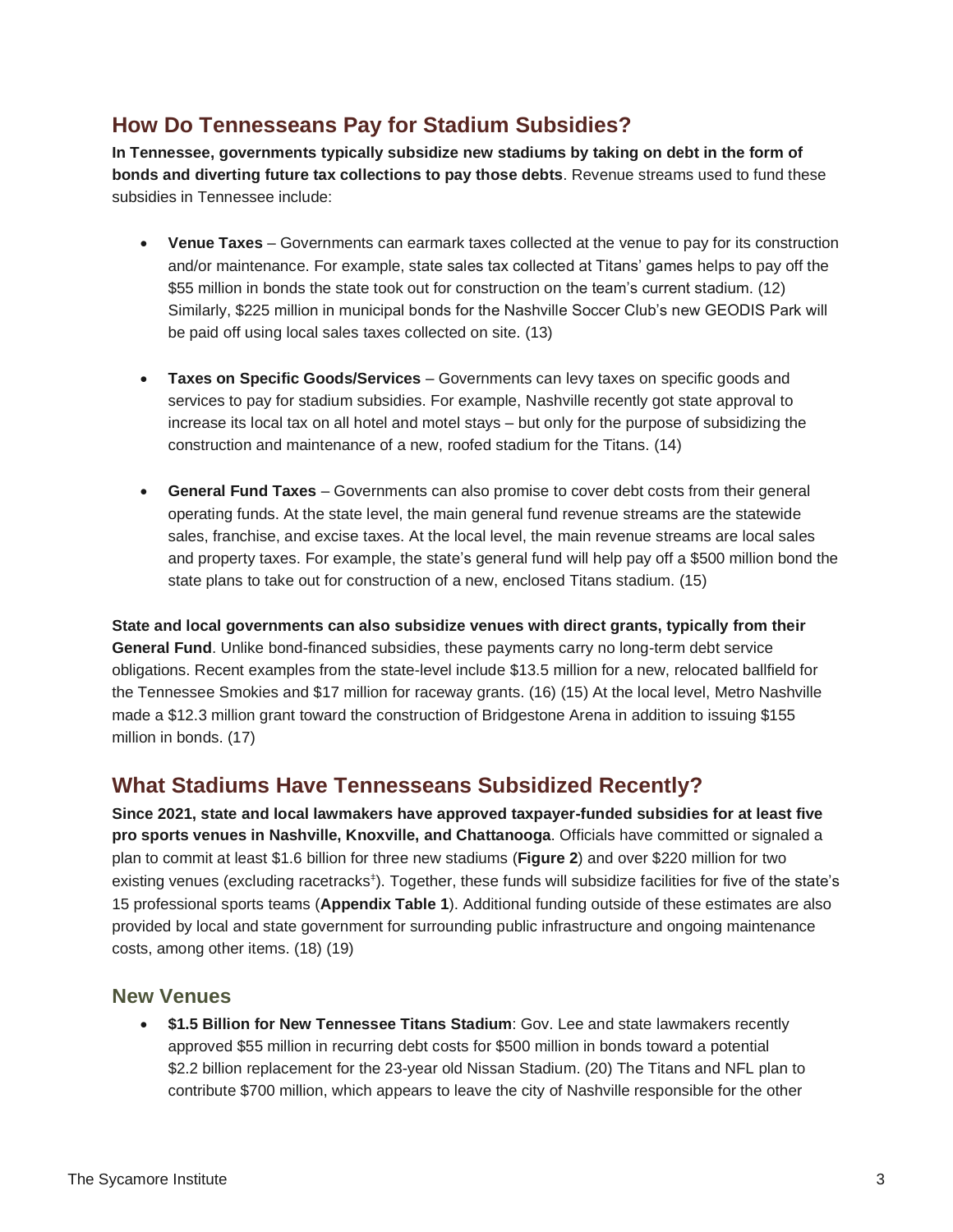\$1 billion. (21) (22) The city will use at least three different revenue streams to pay its share. First, a new state law lets Nashville increase from 6% to 7% its local tax on all hotel stays. (14) In 2021, the General Assembly also approved a 30-year subsidy directing local sales tax collections and up to \$10 million per year in state sales tax from inside the stadium and nearby development to help pay for either renovations or new construction. (23)

- **\$55 Million for New Tennessee Smokies Ballpark**: Construction is underway for a new minor league baseball stadium and surrounding development in Knoxville, where the Tennessee Smokies will move from their current home at Smokies Stadium near Sevierville. In 2021, the state gave a \$13.5 million grant for the new \$80 million ballpark. (16) Another \$130,000 per year in state sales tax collected at the venue would be used to pay off stadium construction debt. (24) (25) Knoxville and Knox County will contribute about \$42 million in total, funded at least in part from local sales and property taxes collected in and around the ballpark. The Smokies' owner will provide nearly \$6 million, and the team's rent payments will cover another \$19 million. Most recently, the city and county approved another \$14 million – not in these totals – to improve the infrastructure around the new ballpark, including new paving, landscaping, sewer, and sidewalks. (18)
- **\$43 Million for New Chattanooga Lookouts Ballpark**: State lawmakers recently diverted at least \$110,000 per year in state sales tax collected at a proposed new \$86.5 million minor league baseball stadium in Chattanooga to replace AT&T Field. (26) (26) The city and Hamilton County will contribute about \$32 million from venue-related property tax collections and other general fund revenues. Almost \$30 million will come from the team's lease payments and donated land. So far, the state has not funded the local governments' request for a \$13.5 million construction grant and another \$7.3 million for related environmental remediation (not included in the total construction cost). (27)

### **Figure 2. Tennessee's State and Local Governments Have Committed or Proposed \$1.6 Billion to Build New Pro Sports Venues Since 2021**



Recent New Stadium Proposals in Tennessee – Construction Cost by Financing Source as of May 2022

Note: Tennessee Smokies' private contribution includes rent payments made to the local governments to pay off local government bonds. Titans' stadium local contribution is pending city approval. Source: The Sycamore Institute's estimates based on information from the Knoxville News Sentinel, Tennessee General Assembly, Chattanooga Times Free Press, and the State of Tennessee. (16) (24) (25) (18) (26) (28) (27) (20) (23) (14) (18)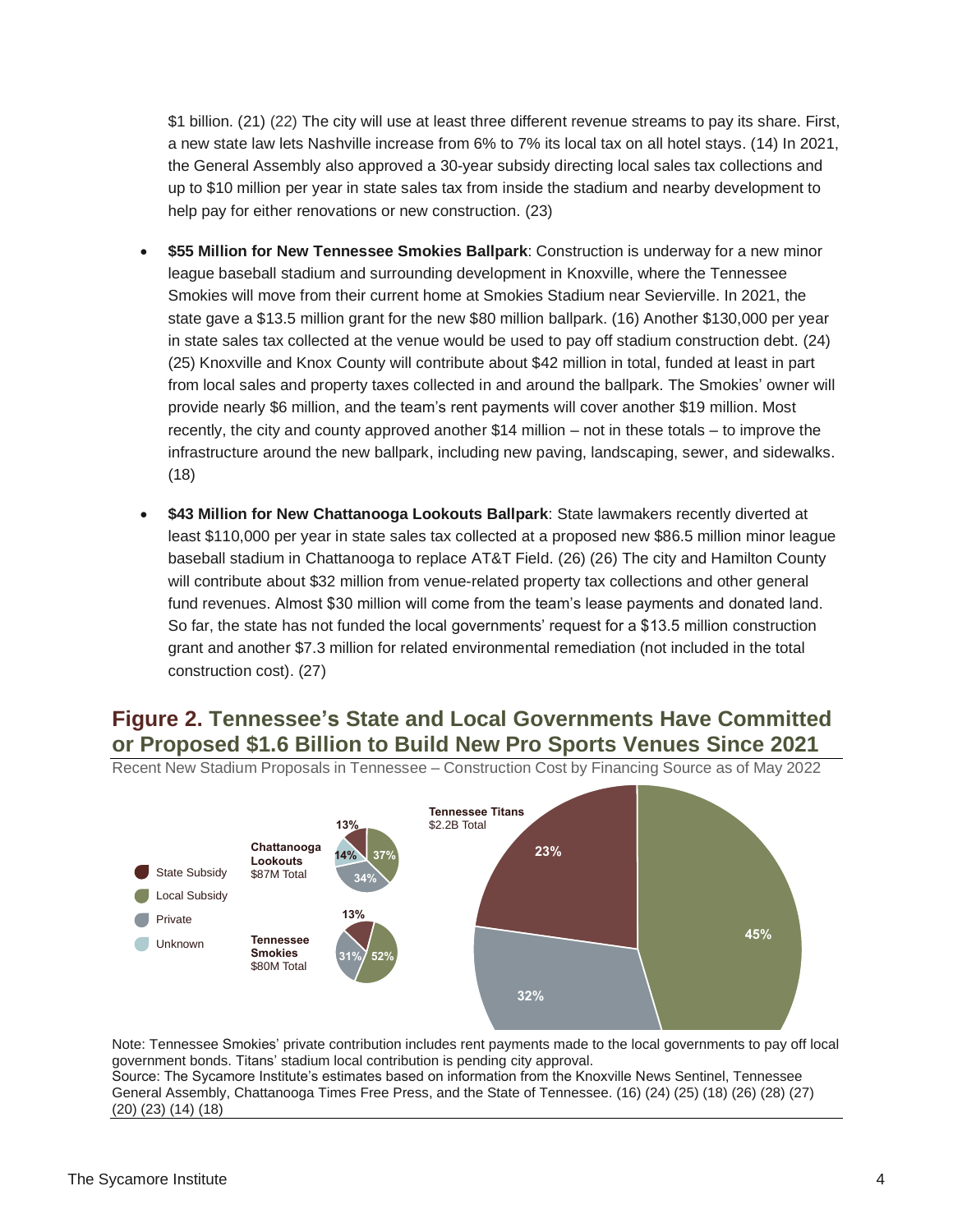#### **Other Venues and Related Infrastructure**

- **\$200 Million for Bridgestone Arena**: Last year, the state extended an annual \$10 million subsidy for the arena where Nashville's professional hockey team has played since 1998. Funded by state sales taxes collected at the venue, the subsidy was set to expire in 2029 but will now continue through 2049. (29) (12)
- **\$5 Million for CHI Memorial Stadium**: Early this year, state lawmakers approved a \$5 million public infrastructure grant for the already-completed minor league soccer stadium home to the Chattanooga Red Wolves. (32)
- **\$17 Million for a Raceway**: The state's approved budget for FY 2023 included \$17 million for Tennessee's Department of Tourist Development for grants to raceways. (15) Although details are not clear, media reports suggest the grant would fund the improvements needed to host NASCAR races at the Nashville Fairgrounds Speedway. (30) (31)

### **Does Tennessee's Approach Differ from Other States?**

**Tennessee's approach to funding stadiums is in line with many other parts of the country**. (33) State and local governments in the United States have a long history of subsidizing major league sports. From 1990 to 2010, 84 new venues were built for teams in professional sports leagues, with public financing providing a significant portion of the cost. (34) While most sports stadiums were privately funded until 1953, stadium and arena costs were 90% publicly funded between 1960-1984. (35) (36) Additionally, the average public financial contribution to sports facility costs was \$270 million for venues built between 2000 and 2017. (35) Similar debates about the economic impact and trade-offs of paying for stadiums have occurred across most major cities and smaller towns looking to attract or retain teams.

### **Tentative Details on Potential New Titans Stadium**

**The agreement that initially attracted the Titans to Nashville makes the city legally responsible for maintaining a "first-class" facility – which is loosely defined**. That lease between the Metro Sports Authority in Nashville and the Titans requires the city to pay costs that keep Nissan Stadium in good condition and comparable to other venues of similar age nationally. (37) (38) (39) Each year, the city has allocated \$1 million for this purpose. (19)

**In early 2022, discussions to renovate the Titans' current stadium shifted toward building a brandnew venue**. The switch reportedly came after a significant jump in the estimated cost of renovating the team's current home. A 2017 analysis put the cost of required capital improvements at \$293 million over the next two decades. (40) In the last six months, news reports have mentioned estimates to renovate the existing stadium that range from \$600 million to \$1.8 billion. (41) (21)

**Titans owners, Nashville, and the state may all share the cost of building a new stadium – most recently estimated at \$2.2 billion, and the city aims to shift maintenance costs to the team.** (42) The details of the deal as it currently stands are discussed above.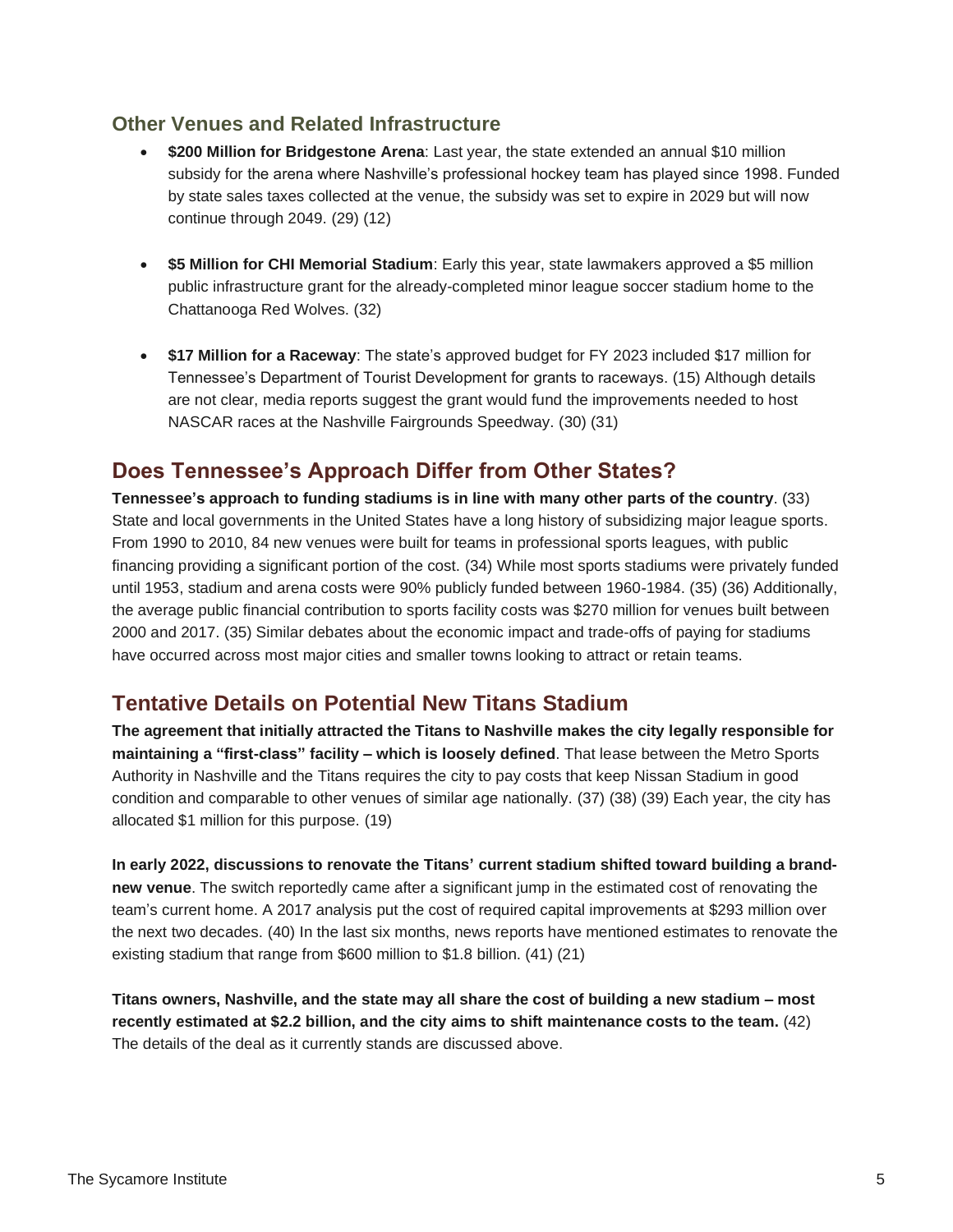#### **Figure 3. Proposal from Nashville & Titans Involves More Subsidies than Last 8 NFL Stadiums**



NFL Stadiums Built Since 2008 – Construction Cost by Financing Source

Note: Some cost estimates vary slightly based on how total construction costs were calculated and how change orders to stadium design and additional costs were incorporated. All numbers for the Nashville and Buffalo, NY proposals are tentative.

Source: The Sycamore Institute's analysis of public reports of stadium costs and amounts directly subsidized through city and state funds. (43) (22) (44) (45)

**While nothing is final, \$1.5 billion in taxpayer-funded subsidies for the proposed new Titans venue would be the largest pro football stadium subsidy on record in the U.S.** (**Figure 3**). The share of direct public subsidization of NFL stadiums has decreased over time, with one study estimating that taxpayers paid about 75% of construction costs between 1987 and 2008 but just 25% from 2009 to 2017. (46) As outlined in news reports, the tentative share of public financing for a new Titans stadium (about 68%) aligns more closely with venues built in the late 1990s and early 2000s than those built more recently. **Figure 3** shows publicly reported direct subsidies for stadium construction but does not include indirect subsidies such as the donation of public land, maintenance costs, and additional infrastructure often included in stadium deals. Often, municipal bonds used by private financiers and indirect subsidies were not disclosed in NFL stadium deals. (43) (22) (44)

**State and local taxpayers and fans paid the \$264 million to build the current stadium, which opened in 1999**. The sale of personal seat licenses covered \$23 million, the state contributed \$55 million, and Metro Nashville put up the rest. Tennessee directs state sales taxes collected at Titans games through FY 2029 to repay its share of the debt, while the city relies on a mix of local sales and ticket taxes collected at games and hotel taxes. (22)

### **What Economic Impact Do Stadium Subsidies Have?**

**Pro sports venues rarely create enough new economic activity to offset public subsidies, according to most economists and researchers**. (47) (48) (1) (49) (3) (50) (51) (52) Economic projections associated with these developments tend to focus on *gross* benefits rather than *net* benefits and do not often account for (2) (47):

- Economic activity that would take place anyway, even without the project.
- The share of project-related economic activity that exists or occurs outside of the local economy.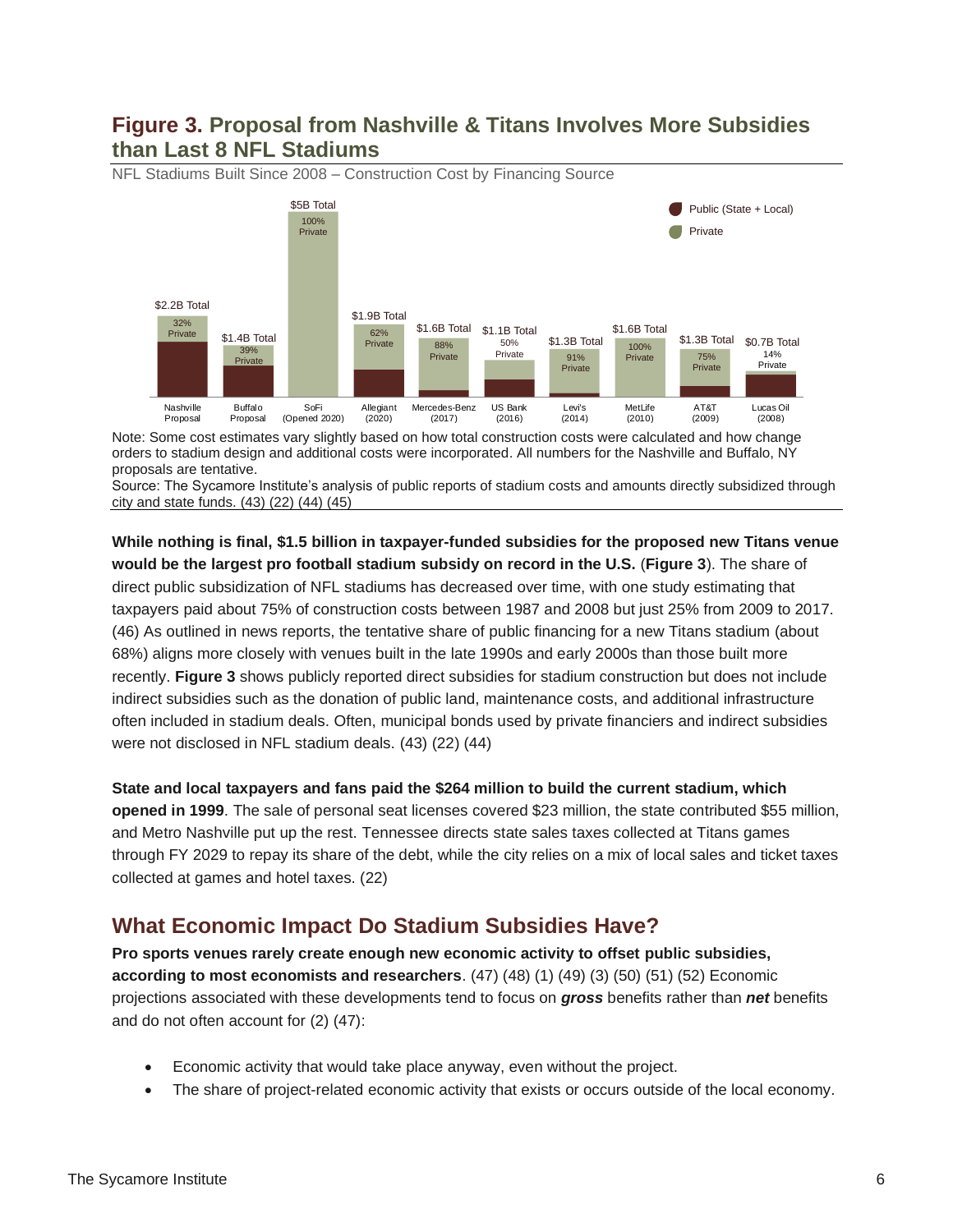- The full costs of the completed project for example, cost overruns, surrounding infrastructure, maintenance, and law enforcement.
- Opportunity costs (i.e., other investments a community could have made with the same money).

#### **Differentiating New Projects from Replacements**

**Most evaluations of stadiums' financial benefits focus on the impact of completely new venues instead of renovations or replacements**. Many benefits associated with new NFL stadiums come mainly from the arrival of a new team. (3) It can be harder to evaluate the economic impact of a renovated or replacement stadium because the upside is largely limited to events that the existing venue cannot host. For example, the Titans' current stadium often hosts concerts and other events in addition to pro football games. The team reportedly estimates that a new, enclosed stadium could attract 15 additional events per year, which proponents argue might include major events like a Super Bowl or Final Four tournament.(53) (54)

**Tennessee is currently looking to replace three pro sports venues that are each just over 20 years old**. Nissan Stadium in Nashville, AT&T Field in Chattanooga, and Smokies Stadium in Sevierville are all up for replacement. While the Nashville stadium will likely be torn down, the fate of the others is unclear. Public subsidies for the Nashville and Sevierville stadiums are still being paid off. (55) (56) In the prior 25 years, two Tennessee pro sports venues were replaced – Greer Stadium in Nashville and Tim McCarver Stadium in Memphis (**Appendix Table 1**). Both were nearly 40 years old at the time of their closure and demolition.

#### **Redistribution, Recirculation, and Leakage**

**New venues can generate net benefits when they create new economic activity, but most largely redistribute existing activity within a region**. People generally have fixed entertainment budgets. For example, households in the South consistently spend about 4% of their incomes on entertainment – or roughly \$3,000 a year, on average (**Figure 4**). Locals who spend money at and around a new venue may otherwise have spent it on different area entertainments or  $-$  for travelers from within the region  $-$  in nearby communities. (1) (2) (49) (52) Even distance-travelers' spending isn't always new, since out-oftown attendees at games or performances often have other reasons driving their visit to that city. In other words, much of this economic activity would happen in the same region with or without a publicly subsidized new venue. (3) (50) (47) (52)

**Consumer spending associated with pro sports venues often "leaks" out of the local economy**. Much of the direct spending on major league sports ultimately goes to home team owners and players, visiting teams, and the leagues themselves. Even with local owners, players, and coaches, they often put significant money into non-local investments, spend it in other cities, or owe it as federal income tax. (2)

(3) (50) (47) States with their own income taxes may see noticeable revenue gains from the presence of

high-income personnel, but Tennessee does not have an income tax. (57) **These effects will look different based on the city, region, and state of the venue in question**. For example, a typical game or concert in Nashville may attract in-state visitors from nearby communities who

might not otherwise visit the city. This would represent new economic activity for Nashville but not for the larger region or state. While we are not aware of specific research on the topic, events in border cities like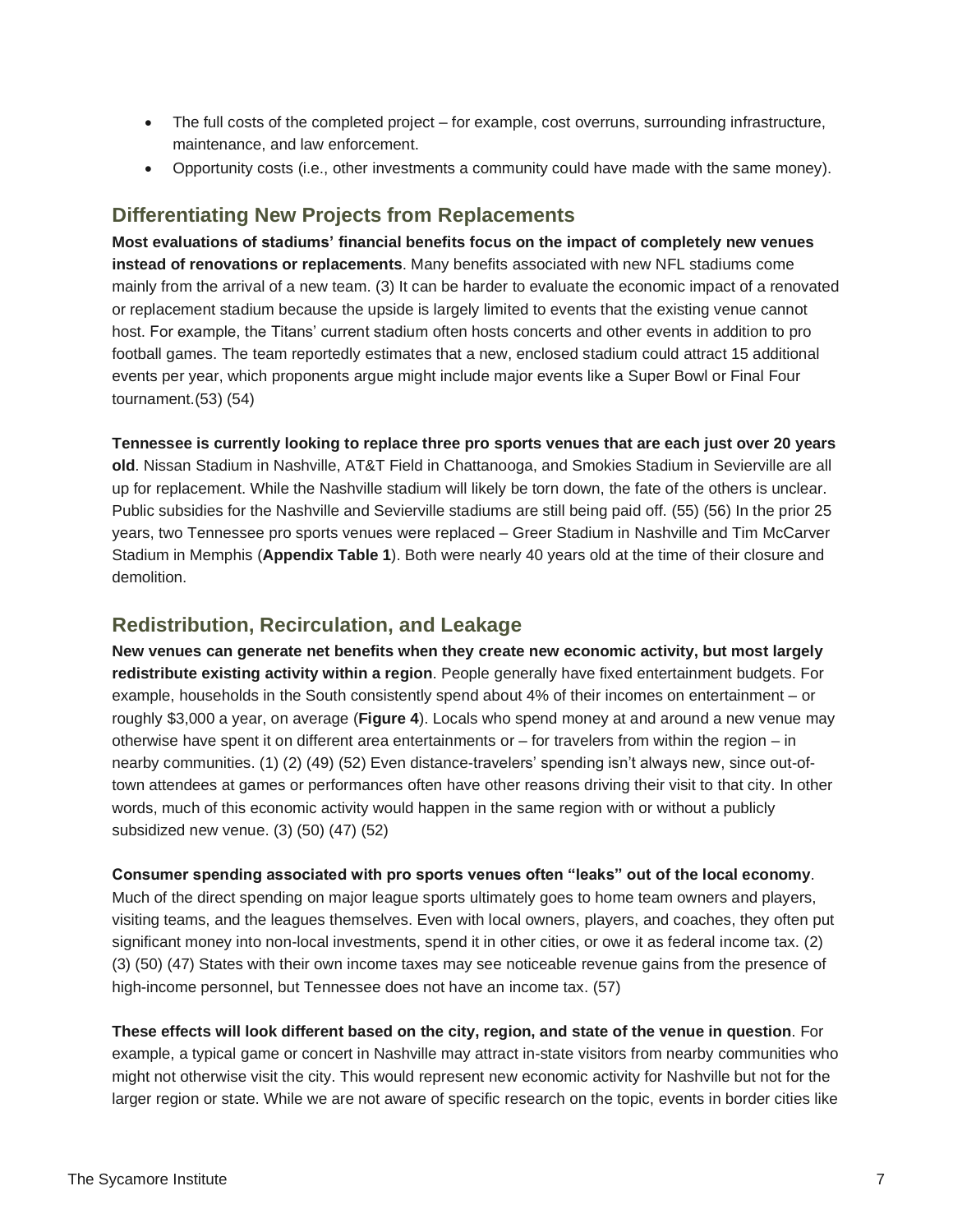Memphis, Chattanooga, or Bristol might also pull into Tennessee more economic activity that would have occurred elsewhere.

### **Figure 4. Household Entertainment Spending Changes Little Over Time**



**Cumulative Effects**

**When combined with other tourist attractions, new sports venues may have a cumulative positive effect on a local economy not captured in studies looking at marginal impact**. In other words, the whole of a city or region's tourist destinations – including a new stadium – may be greater than its individual parts. A new stadium may be one of many attractions that together help to create a desirable tourist/entertainment hub that attracts new economic activity to an area. Studies focused on a new stadium's marginal economic impact generally will not account for these combined effects.

### **Figure 5. Leisure and Hospitality Has One of the Highest Job Vacancy Rates of Any Industry**



Monthly Job Vacancy Rate in the U.S. by Industry (2018-April 2022)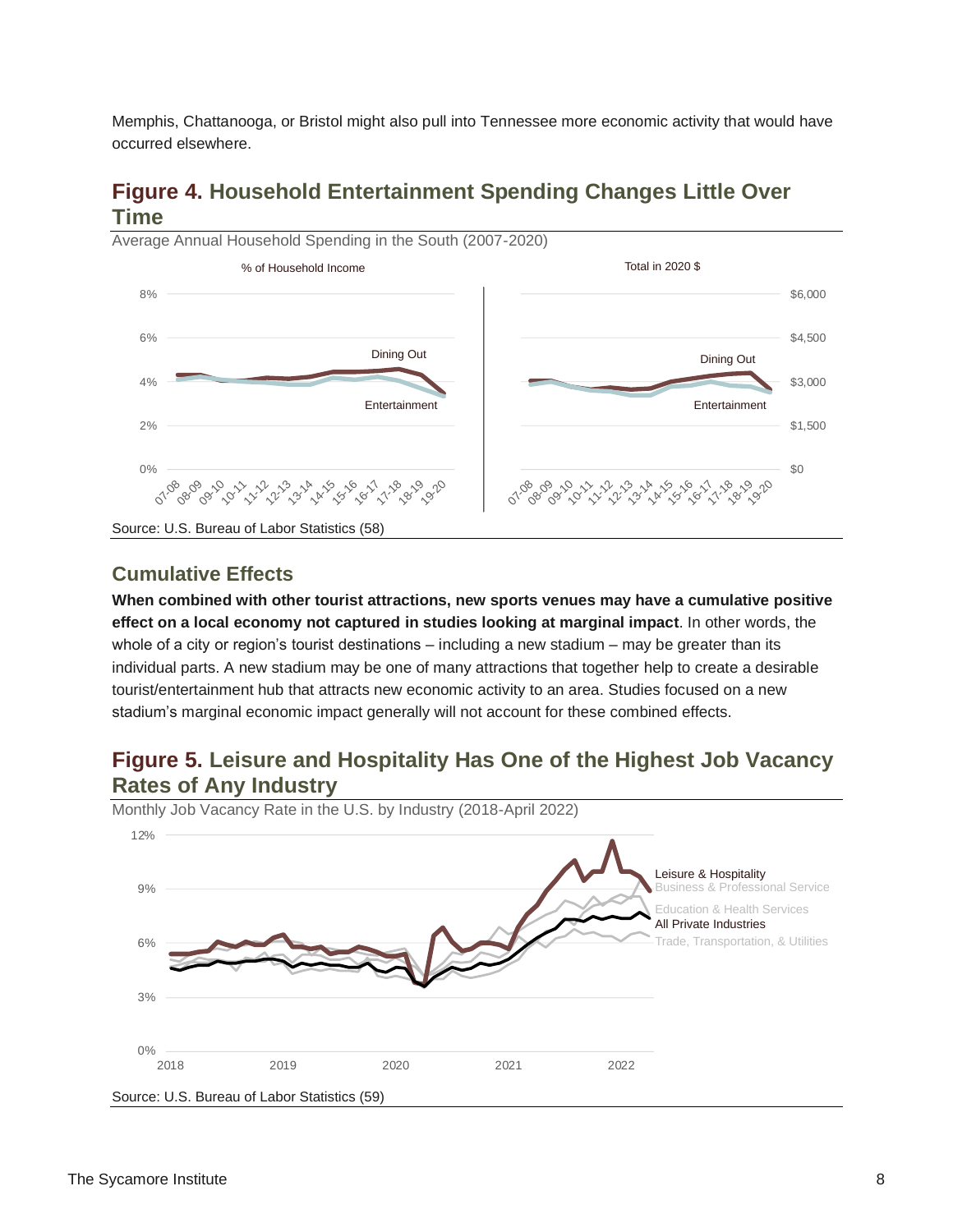#### **Employment Effects**

**Stadium construction and renovations can temporarily boost local employment, depending on the circumstances**. Large, publicly funded building projects are often used as a way to stimulate the economy during economic recessions, when the demand for construction usually drops. However, there is disagreement as to whether those projects produce the swift economic benefits policymakers seek. (60) The benefits when the economy is strong are even less clear – especially when the construction industry faces supply chain issues, labor shortages, rising costs, and booming demand. (61)

**New spending in a region can also create permanent jobs, but tourism-related jobs tend to pay relatively low wages and have become increasingly hard to fill**. Many of the jobs available at sports venues and nearby leisure and hospitality businesses are temporary, part-time, and/or low-paying. (52) By the time a new Titans stadium would open, the labor market will likely look very different than it does today. However, employers in this sector have struggled to fill open jobs in the wake of economic disruption caused by the Covid-19 pandemic. As of April 2022, 8.9% of available leisure and hospitality jobs in the U.S. were unfilled – one of the highest vacancy rates of any industry (**Figure 5**). (59)

#### **Accounting for Other Expenses**

**Pro sports venues may create additional costs for state and local governments, residents, and businesses beyond any direct subsidies for venue construction**. For example, governments often build or improve roads and other infrastructure to support large new venues. (2) Some – like Metro Nashville did with the Titans current stadium – agree to pay ongoing maintenance costs for a facility. Other costs to taxpayers can include expenses for infrastructure maintenance, garbage and sanitation, security, and facility enhancements. (3) (47) Events at the venue may also create harder-to-quantify costs and inconveniences for local residents like increased traffic or quality-of-life concerns. (52)

**Large, one-time events that attract significant out-of-town spending can also carry costs and additional subsidies that might outweigh the benefits**. Major events like the Super Bowl are often pitched as a reason for public investment in pro sports venues, and such events do sometimes follow. However, there is debate over their economic impact based on which metrics people cite and how they compare to baseline levels. (62) (63) In addition to new revenue, examples of potential costs include more security personnel, transportation for attendees, parking lot construction, development of nearby land, and event-specific tax breaks. Some Super Bowl host cities report favorable outcomes, while others have reported losing money. (64) The amount of new economic activity may also depend on a city's level of activity before the event. It's possible that a city with little tourism and high hotel vacancy rates might see a bigger boon from large one-time events than cities that consistently attract visitors.

### **Opportunity Costs**

**Every public investment has an opportunity cost – other potential uses for the money that the chosen use takes off the table** (**Figure 6**). A dollar spent on pro sports venues cannot also fund basic infrastructure, education, public safety, or tax relief – and vice versa. (2) (1) (49) (50) (47) (52) A full estimate of a public subsidy's economic benefit would weigh it against the potential benefits of other plausible uses.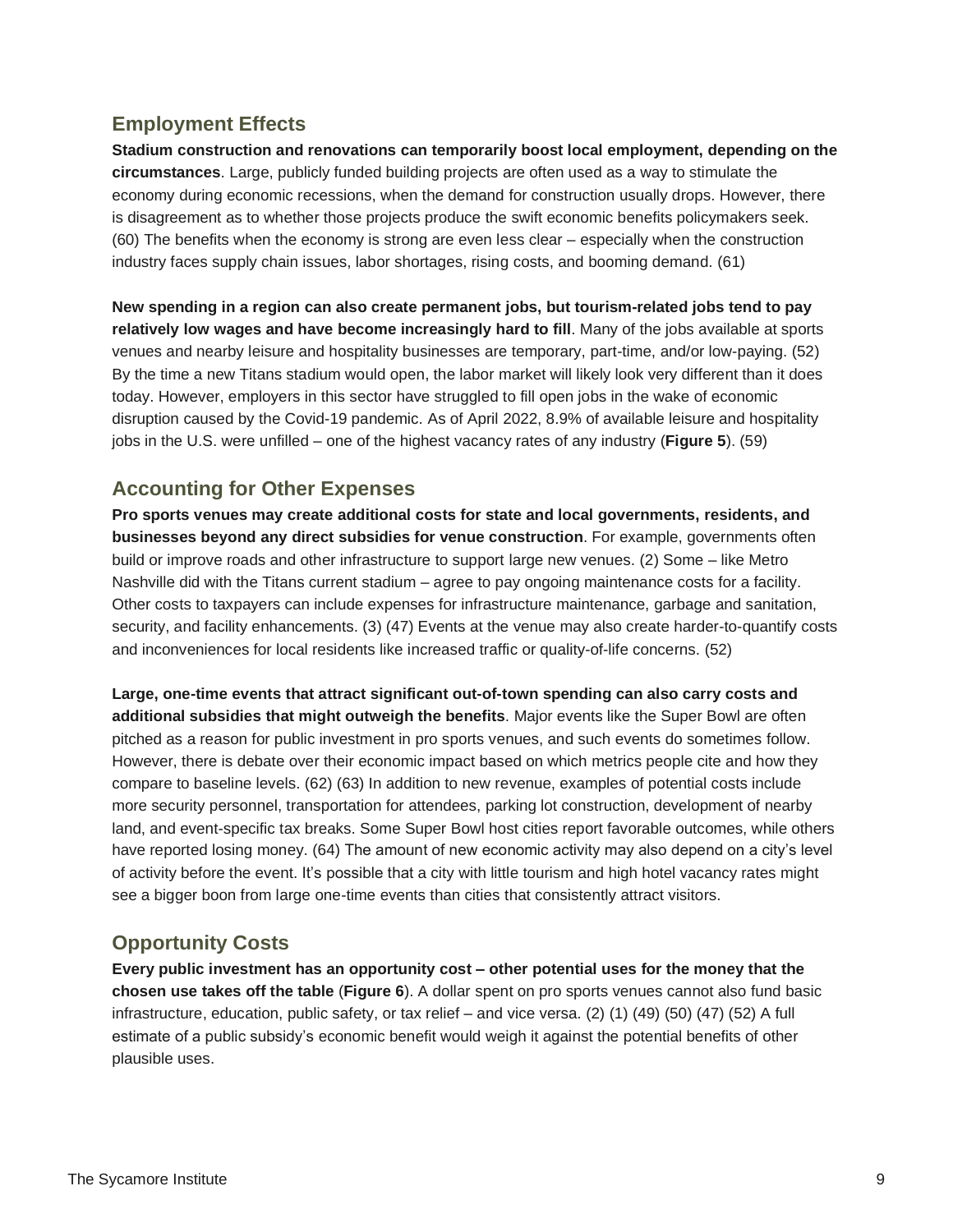# **Figure 6. The Opportunity Cost of Taxpayer-Subsidized Stadium Projects**

|  | Resource                           | <b>Opportunity Cost</b>        | Questions to Ask About Opportunity Costs                                                                                |  |  |
|--|------------------------------------|--------------------------------|-------------------------------------------------------------------------------------------------------------------------|--|--|
|  | <b>Stadium</b><br>Location         | Other land<br>uses             | What other private or public investments might this<br>location attract? What value would those alternatives<br>create? |  |  |
|  | <b>Consumer</b><br><b>Spending</b> | Other leisure<br>spending      | What entertainment options might locals and visitors<br>spend money on without this stadium?                            |  |  |
|  | <b>Taxpayer</b><br><b>Money</b>    | Other ways to<br>use the funds | How else could policymakers use this money? What<br>public or private goods would those alternatives<br>support?        |  |  |

**Even new or dedicated revenue streams that repay stadium debts represent public subsidies with opportunity costs**. Governments often use taxes collected on site to pay their debts from building a stadium, which some view as a user fee on the fans. In the absence of a stadium, much of that taxable spending would likely have occurred elsewhere in a city or region. And without subsidies to pay off, the revenue would flow instead to a state or city's general fund to support routine public services. In contrast, the typical new business owner does not get to apply the sales taxes they collect towards their rent or mortgage. Ultimately, of course, the opportunity cost of diverting any new revenue also depends on many other factors discussed in this report.

**Dedicating publicly owned land and other resources (e.g., enhanced security, new infrastructure) to stadium uses can also have trade-offs, depending on desirability for other purposes**. For example, some stadiums are built in an effort to revitalize surrounding areas that have little economic activity, while others use land that already has high development potential. Using desirable or high-value land for subsidized stadium developments can limit other activities – like businesses, housing, or other entertainment options – that might have located there with or without subsidies.

### **Parting Words**

In the last 18 months, state and local policymakers have approved a variety of public subsidies for at least five professional sports venues across Tennessee. Every deal like this is unique and has a complex set of considerations and trade-offs that officials at the state and local level may see from different perspectives. When evaluating these proposals, policymakers at all levels of government should carefully consider the potential benefits and costs.

----------

<sup>‡</sup> Our counts and the list of professional sport venues do not include racetracks because of the number and diversity of professional racing categories and venues, which often only host a single race each year.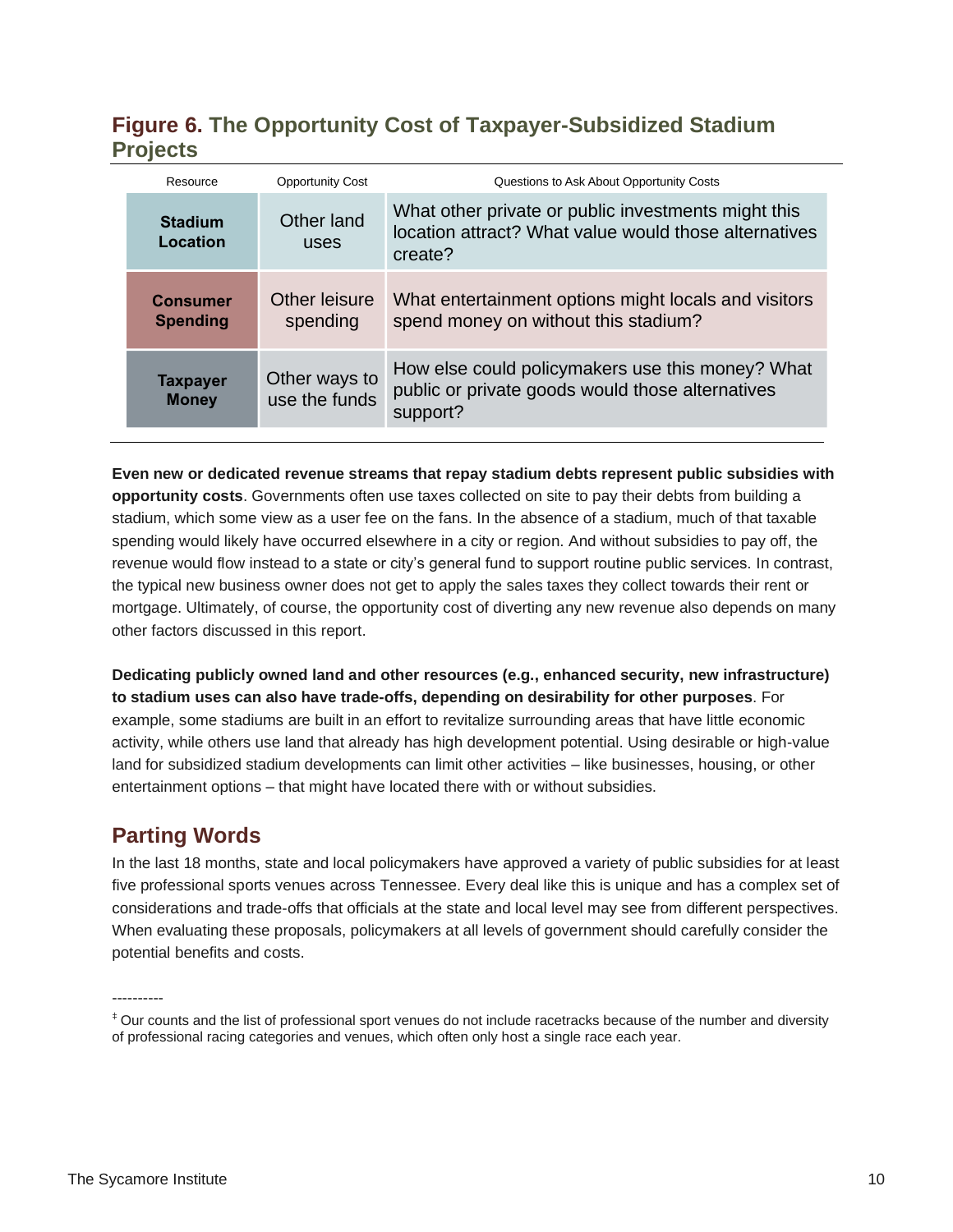#### **References**

1. **Wolla, Scott A.** The Economics of Subsidizing Sports Stadiums. *Federal Reserve Bank of St. Louis.* [Online] May 2017. [https://research.stlouisfed.org/publications/page1-econ/2017-05-01/the-economics-of-subsidizing-sports](https://research.stlouisfed.org/publications/page1-econ/2017-05-01/the-economics-of-subsidizing-sports-stadiums/)[stadiums/.](https://research.stlouisfed.org/publications/page1-econ/2017-05-01/the-economics-of-subsidizing-sports-stadiums/)

2. **Zaretsky, Adam.** Should Cities Pay for Sports Facilities? *Federal Reserve Bank of St. Louis.* [Online] April 1, 2001. [https://www.stlouisfed.org/publications/regional-economist/april-2001/should-cities-pay-for-sports-facilities.](https://www.stlouisfed.org/publications/regional-economist/april-2001/should-cities-pay-for-sports-facilities)

3. **Siegfried, John and Zimbalist, Andrew.** The Economics of Sports Facilities and Their Communities. *Journal of Economic Perspectives.* [Online] Summer 2000. [https://pubs.aeaweb.org/doi/pdf/10.1257/jep.14.3.95.](https://pubs.aeaweb.org/doi/pdf/10.1257/jep.14.3.95) 4. **Sack, Kevin.** Can Nashville Say No to NFL Team? Maybe. [Online] May 3, 1996.

[https://www.nytimes.com/1996/05/03/us/can-nashville-say-no-to-nfl-team-maybe.html.](https://www.nytimes.com/1996/05/03/us/can-nashville-say-no-to-nfl-team-maybe.html)

5. **DeMause, Neil.** Why Do Mayors Love Sports Stadiums? *The Nation.* [Online] July 27, 2011.

[https://www.thenation.com/article/archive/why-do-mayors-love-sports-stadiums/.](https://www.thenation.com/article/archive/why-do-mayors-love-sports-stadiums/)

6. **Rosentraub, Mark S, Tsvetkova, Alexandra and Swindell, David.** Public Dollars, Sports Facilities, and Intangible Benefits: The Value of a Team to a Region's Residents and Tourists. *Journal of Tourism.* [Online] 2008. [https://www.researchgate.net/profile/Alexandra-](https://www.researchgate.net/profile/Alexandra-Tsvetkova/publication/261251545_Public_Dollars_Sport_Facilities_and_Intangible_Benefits_The_Value_of_a_Team_to_a_Region%27s_Residents_and_Tourists/links/0deec533b1e65bec76000000/Public-Dollars-Sport-Facilitie)

[Tsvetkova/publication/261251545\\_Public\\_Dollars\\_Sport\\_Facilities\\_and\\_Intangible\\_Benefits\\_The\\_Value\\_of\\_a\\_Team](https://www.researchgate.net/profile/Alexandra-Tsvetkova/publication/261251545_Public_Dollars_Sport_Facilities_and_Intangible_Benefits_The_Value_of_a_Team_to_a_Region%27s_Residents_and_Tourists/links/0deec533b1e65bec76000000/Public-Dollars-Sport-Facilitie) to a Region%27s Residents and Tourists/links/0deec533b1e65bec76000000/Public-Dollars-Sport-Facilitie.

7. **Simers, T.J.** Nashville Joins Major Leagues With a Big 'Yes' Vote on Oilers . *Los Angeles Times.* [Online] September 1, 1996. [https://www.latimes.com/archives/la-xpm-1996-09-01-sp-39823-story.html.](https://www.latimes.com/archives/la-xpm-1996-09-01-sp-39823-story.html)

8. **Kerr, Jeff.** Las Vegas Raiders Latest NFL Franchise to Change Cities: Here's a Look at All 11 Who've Done It. *CBS Sports.* [Online] February 4, 2020. [https://www.cbssports.com/nfl/news/las-vegas-raiders-latest-nfl-franchise-to](https://www.cbssports.com/nfl/news/las-vegas-raiders-latest-nfl-franchise-to-change-cities-heres-a-look-at-all-11-whove-done-it/)[change-cities-heres-a-look-at-all-11-whove-done-it/.](https://www.cbssports.com/nfl/news/las-vegas-raiders-latest-nfl-franchise-to-change-cities-heres-a-look-at-all-11-whove-done-it/)

9. **Belson, Ken.** NFL Warns That Vikings Could Move. *The New York Times.* [Online] April 20, 2012. [https://www.nytimes.com/2012/04/20/sports/football/nfl-warns-that-vikings-could-move.html.](https://www.nytimes.com/2012/04/20/sports/football/nfl-warns-that-vikings-could-move.html)

10. **Florio, Mike.** Withough a New Stadium, Falcons Will Move (Elsewhere in Atlanta). *NBC Sports.* [Online] February 13, 2013. [https://profootballtalk.nbcsports.com/2013/02/13/without-a-new-stadium-falcons-will-move-elsewhere-in](https://profootballtalk.nbcsports.com/2013/02/13/without-a-new-stadium-falcons-will-move-elsewhere-in-atlanta/)[atlanta/.](https://profootballtalk.nbcsports.com/2013/02/13/without-a-new-stadium-falcons-will-move-elsewhere-in-atlanta/)

11. **Upton, John.** The San Francisco Retreat. *Slate.* [Online] January 31, 2013.

[https://slate.com/culture/2013/01/49ers-santa-clara-why-didnt-san-francisco-try-harder-to-keep-its-football-team-from](https://slate.com/culture/2013/01/49ers-santa-clara-why-didnt-san-francisco-try-harder-to-keep-its-football-team-from-moving-out.html)[moving-out.html.](https://slate.com/culture/2013/01/49ers-santa-clara-why-didnt-san-francisco-try-harder-to-keep-its-football-team-from-moving-out.html)

12. **Fiscal Review Committee Staff.** Fiscal Note: HB 157 - SB 481. [Online] February 25, 2021. [https://www.capitol.tn.gov/Bills/112/Fiscal/HB0157.pdf.](https://www.capitol.tn.gov/Bills/112/Fiscal/HB0157.pdf)

13. **Bonn, Kyle.** Nashville SC Stadium GEODIS Park: History, Capacity, Debut as Largest Soccer-Specific Stadium in USA is Open for MLS Play. *The Sporting News.* [Online] May 2, 2022.

[https://www.sportingnews.com/us/soccer/news/nashville-sc-stadium-geodis-park-history-capacity-debut-soccer](https://www.sportingnews.com/us/soccer/news/nashville-sc-stadium-geodis-park-history-capacity-debut-soccer-usa/orlhys2itcr3j0jnpjaxzl6x)[usa/orlhys2itcr3j0jnpjaxzl6x.](https://www.sportingnews.com/us/soccer/news/nashville-sc-stadium-geodis-park-history-capacity-debut-soccer-usa/orlhys2itcr3j0jnpjaxzl6x)

14. **Tennessee General Assembly.** House Finance, Ways, and Means Amendment 1 to HB 681/SB 421. [Online] May 2022. Accessed from [https://wapp.capitol.tn.gov/apps/BillInfo/default.aspx?BillNumber=HB0681&GA=112.](https://wapp.capitol.tn.gov/apps/BillInfo/default.aspx?BillNumber=HB0681&GA=112) 15. **State of Tennessee.** Public Chapter No. 1130 (2022). [Online] June 1, 2022.

[https://publications.tnsosfiles.com/acts/112/pub/pc1130.pdf.](https://publications.tnsosfiles.com/acts/112/pub/pc1130.pdf)

16. —. Public Chapter No. 454 (2021). [Online] 2021. [https://publications.tnsosfiles.com/acts/112/pub/pc0454.pdf.](https://publications.tnsosfiles.com/acts/112/pub/pc0454.pdf) 17. **The Metropolitan Government of Nashville & Davidson County.** Bridgestone Arena. *Nashville.gov.* [Online] [Cited: May 26, 2022.] [https://www.nashville.gov/departments/sports-authority/bridgestone-arena.](https://www.nashville.gov/departments/sports-authority/bridgestone-arena)

18. **Whetstone, Tyler.** Taxpayer's Front \$14M to Spruce Up Neighborhood Around Knoxville's New Smokies Stadium. *Knoxville News Sentinal.* [Online] February 8, 2022.

[https://www.knoxnews.com/story/news/politics/2022/02/09/14-million-spruce-up-neighborhood-around-knoxville](https://www.knoxnews.com/story/news/politics/2022/02/09/14-million-spruce-up-neighborhood-around-knoxville-smokies-stadium/6661692001/)[smokies-stadium/6661692001/.](https://www.knoxnews.com/story/news/politics/2022/02/09/14-million-spruce-up-neighborhood-around-knoxville-smokies-stadium/6661692001/)

19. **The Metropolitan Government of Nashville & Davidson County.** FY 2022 Operating Budget. [Online] July 2021. [https://www.nashville.gov/sites/default/files/2021-11/FY-2022-Operating-Budget-Book](https://www.nashville.gov/sites/default/files/2021-11/FY-2022-Operating-Budget-Book-linked.pdf?ct=1637354354)[linked.pdf?ct=1637354354.](https://www.nashville.gov/sites/default/files/2021-11/FY-2022-Operating-Budget-Book-linked.pdf?ct=1637354354)

20. **Friedman, Adam.** Senate Panel Cuts Titans Stadium From State Budget as Lee, Lawmakers Clash Over Priorities. *The Tennessean.* [Online] April 21, 2022.

[https://www.tennessean.com/story/news/local/2022/04/21/senate-removes-titans-stadium-budget-lee-and-lawmakers](https://www.tennessean.com/story/news/local/2022/04/21/senate-removes-titans-stadium-budget-lee-and-lawmakers-clash/7356826001/)[clash/7356826001/.](https://www.tennessean.com/story/news/local/2022/04/21/senate-removes-titans-stadium-budget-lee-and-lawmakers-clash/7356826001/)

21. **Mazza, Sandy and Stephenson, Cassandra.** Titans: \$2.2B New NFL Stadium a Better Value for Nashville than Nissan Stadium Renovations. *The Tennessean.* [Online] May 19, 2022.

[https://www.tennessean.com/story/news/2022/05/19/tennessee-titans-say-new-nfl-stadium-would-best](https://www.tennessean.com/story/news/2022/05/19/tennessee-titans-say-new-nfl-stadium-would-best-value/9813062002/)[value/9813062002/.](https://www.tennessean.com/story/news/2022/05/19/tennessee-titans-say-new-nfl-stadium-would-best-value/9813062002/)

22. **County, The Metropolitan Government of Nashville and Davidson.** FY 2022-23 through FY 2027-28 Mayor's Draft. *Nashville.gov.* [Online] May 14, 2022. [https://www.nashville.gov/sites/default/files/2022-](https://www.nashville.gov/sites/default/files/2022-05/FY23_CIB_MayorsDraft.pdf?ct=1652578361) 05/FY23 CIB MayorsDraft.pdf?ct=1652578361.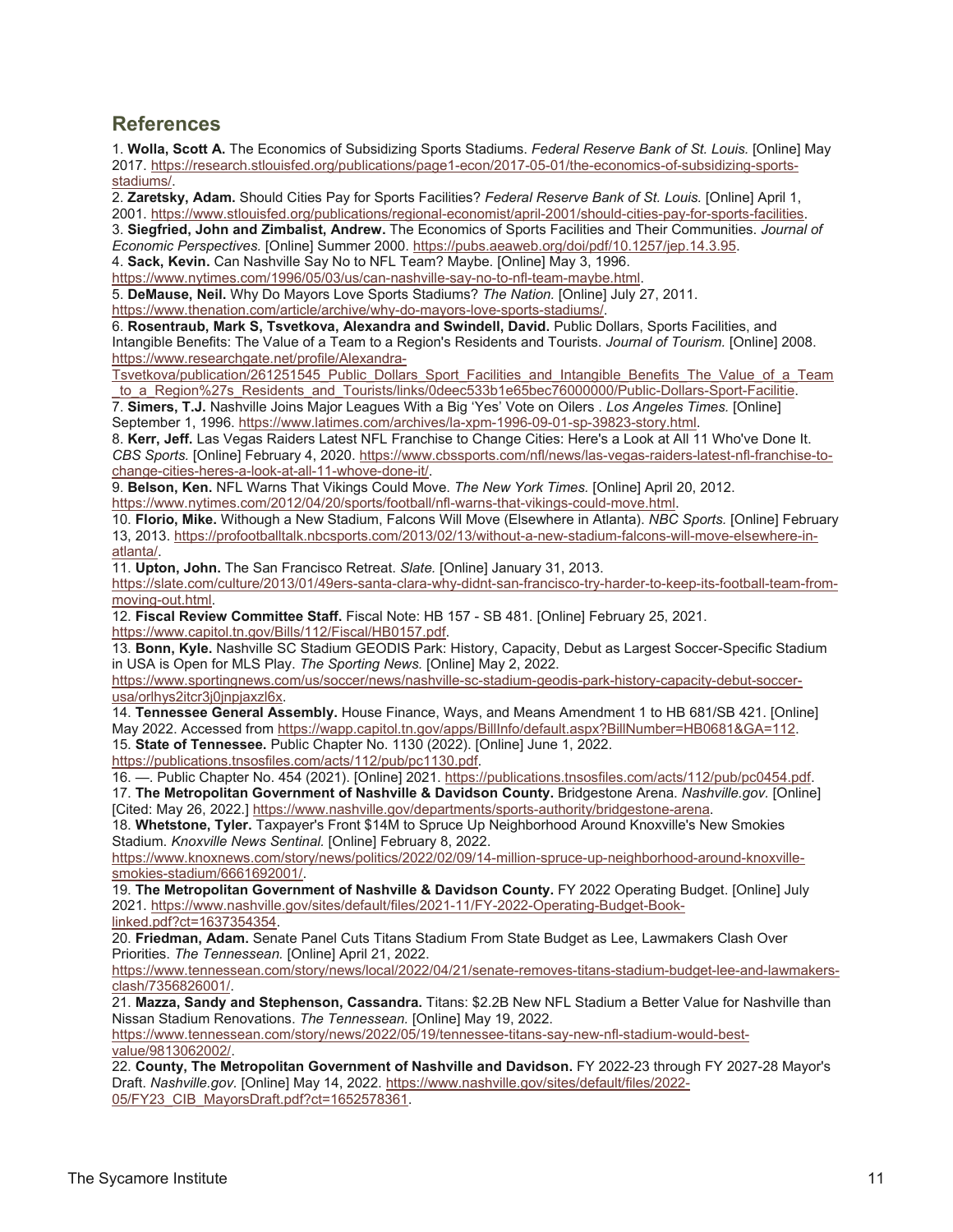23. **State of Tennessee.** Public Chapter No. 401 (2021). [Online] May 2021.

[https://publications.tnsosfiles.com/acts/112/pub/pc0401.pdf.](https://publications.tnsosfiles.com/acts/112/pub/pc0401.pdf)

24. —. Public Chapter No. 422 (2021). [Online] 2021. [https://publications.tnsosfiles.com/acts/112/pub/pc0422.pdf.](https://publications.tnsosfiles.com/acts/112/pub/pc0422.pdf)  25. **Fiscal Review Committee Staff.** Fiscal Memorandum: SB 783 - HB 1204. *Tennessee General Assembly.* 

[Online] April 19, 2021. [https://www.capitol.tn.gov/Bills/112/Fiscal/FM1208.pdf.](https://www.capitol.tn.gov/Bills/112/Fiscal/FM1208.pdf)

26. **Tennessee General Assembly.** HB 2609 - SB 2890. [Online] 2022.

[https://wapp.capitol.tn.gov/apps/BillInfo/default.aspx?BillNumber=HB2609&GA=112.](https://wapp.capitol.tn.gov/apps/BillInfo/default.aspx?BillNumber=HB2609&GA=112)

27. **Pare, Mike.** Chattanoogans See How New Ballpark Helped Revitalize Part of a South Carolina City. *Chattanooga Times Free Press.* [Online] March 19, 2022.

[https://www.timesfreepress.com/news/local/story/2022/mar/19/chattanoogans-ballpark/565403/#/questions/.](https://www.timesfreepress.com/news/local/story/2022/mar/19/chattanoogans-ballpark/565403/#/questions/)

28. **Fiscal Review Committee Staff.** Fiscal Memorandum: HB 2609-SB 2890. [Online] April 12, 2022.

[https://www.capitol.tn.gov/Bills/112/Fiscal/FM2764.pdf.](https://www.capitol.tn.gov/Bills/112/Fiscal/FM2764.pdf)

29. **State of Tennessee.** Public Chapter No. 591 (2021). [Online] 2021.

[https://publications.tnsosfiles.com/acts/112/pub/pc0591.pdf.](https://publications.tnsosfiles.com/acts/112/pub/pc0591.pdf)

30. **Elliott, Stephen.** Lee Proposes Millions for NASCAR, Titans. *Brentwood Home Page.* [Online] March 29, 2022. [https://www.williamsonhomepage.com/brentwood/lee-proposes-millions-for-nascar-titans/article\\_2590359e-6565-](https://www.williamsonhomepage.com/brentwood/lee-proposes-millions-for-nascar-titans/article_2590359e-6565-5982-8434-6e0f53e23349.html) [5982-8434-6e0f53e23349.html.](https://www.williamsonhomepage.com/brentwood/lee-proposes-millions-for-nascar-titans/article_2590359e-6565-5982-8434-6e0f53e23349.html)

31. **Rau, Nate.** Fairgrounds Racetrack Renovation in Holding Pattern. *Axios Nashville.* [Online] March 30, 2022. [https://www.axios.com/local/nashville/2022/03/30/fairgrounds-racetrack-renovation-in-holding-pattern.](https://www.axios.com/local/nashville/2022/03/30/fairgrounds-racetrack-renovation-in-holding-pattern)

32. **Pare, Mike.** \$200 Million East Ridge Project Will Benefit From State, County Funds. *Chattanooga Times Free Press.* [Online] May 4, 2022. [https://www.timesfreepress.com/news/business/aroundregion/story/2022/may/04/200](https://www.timesfreepress.com/news/business/aroundregion/story/2022/may/04/200-millieast-ridge-project-will-benefit-stat/568357/) [millieast-ridge-project-will-benefit-stat/568357/.](https://www.timesfreepress.com/news/business/aroundregion/story/2022/may/04/200-millieast-ridge-project-will-benefit-stat/568357/)

33. **Brown, Eliot.** Texas Rangers' Planned New Arlington Stadium Shows Ballparks' Shorter Lifespan. *The Wall Street Journal.* [Online] June 17, 2016. [https://www.wsj.com/articles/texas-rangers-planned-arlington-stadium-shows](https://www.wsj.com/articles/texas-rangers-planned-arlington-stadium-shows-ballparks-shorter-lifespan-1466181483)[ballparks-shorter-lifespan-1466181483.](https://www.wsj.com/articles/texas-rangers-planned-arlington-stadium-shows-ballparks-shorter-lifespan-1466181483)

34. **Long, Judith Grant.** *Public-Private Partnerships for Major League Sports Facilities.* s.l. : Routledge, 2012. [https://www.routledge.com/Public-Private-Partnerships-for-Major-League-Sports-](https://www.routledge.com/Public-Private-Partnerships-for-Major-League-Sports-Facilities/Long/p/book/9780415629799)

[Facilities/Long/p/book/9780415629799.](https://www.routledge.com/Public-Private-Partnerships-for-Major-League-Sports-Facilities/Long/p/book/9780415629799)

35. **Mayer, Martin and Cocco, Adam.** *Pandemic and Sport: The Challenges and Implications of Publicly Financed Sporting Venues in an Era of No Fans.* October 30, 2020, Public Works Management and Policy, Vol. 26, pp. 26-33. [https://journals.sagepub.com/doi/full/10.1177/1087724X20969161.](https://journals.sagepub.com/doi/full/10.1177/1087724X20969161)

36. **Howard, Dennis and Crompton, John.** *Financing Sport: Fourth Edition.* s.l. : FiT Publishing, 2018. [https://fitpublishing.com/books/financing-sport.](https://fitpublishing.com/books/financing-sport)

37. **Rau, Nate.** Scoop: Titans Exploring New Stadium. *Axios Nashville.* [Online] February 17, 2022. [https://www.axios.com/local/nashville/2022/02/17/tennessee-titans-new-stadium.](https://www.axios.com/local/nashville/2022/02/17/tennessee-titans-new-stadium)

38. **Masters, Julia and Sichko, Adam.** Titans Study: Metro Facing \$1.8B Bill to Upgrade Nissan Stadium. *Nashville Business Journal.* [Online] May 19, 2022. [https://www.bizjournals.com/nashville/news/2022/05/19/titans-metro](https://www.bizjournals.com/nashville/news/2022/05/19/titans-metro-stadium-cost.html)[stadium-cost.html.](https://www.bizjournals.com/nashville/news/2022/05/19/titans-metro-stadium-cost.html)

39. **Sutton, Caroline.** Titans: \$1.8B Needed to Maintain Nissan Stadium Through 2039, But New Stadium Could Cost \$2.2B. *News Channel 5.* [Online] May 20, 2022. [https://www.newschannel5.com/sports/titans-1-8b-needed-to](https://www.newschannel5.com/sports/titans-1-8b-needed-to-maintain-nissan-stadium-through-2039-but-new-stadium-could-cost-2-2b)[maintain-nissan-stadium-through-2039-but-new-stadium-could-cost-2-2b.](https://www.newschannel5.com/sports/titans-1-8b-needed-to-maintain-nissan-stadium-through-2039-but-new-stadium-could-cost-2-2b)

40. **Garrison, Joey.** Nashville's Nissan Stadium, Bridgestone Arena Need \$477M in Upgrades, New Reports Say. *The Tennessean.* [Online] May 18, 2017[. https://www.tennessean.com/story/news/2017/05/18/nashvilles-nissan](https://www.tennessean.com/story/news/2017/05/18/nashvilles-nissan-stadium-bridgestone-arena-need-477m-upgrades-new-reports-say/101829430/)[stadium-bridgestone-arena-need-477m-upgrades-new-reports-say/101829430/.](https://www.tennessean.com/story/news/2017/05/18/nashvilles-nissan-stadium-bridgestone-arena-need-477m-upgrades-new-reports-say/101829430/)

41. **Gallagher, Michael.** Lee Says State Open to Helping Titans With Stadium Project. *Nashville Post.* [Online] March 23, 2022. [https://www.nashvillepost.com/sports/titans/lee-says-state-open-to-helping-titans-with-stadium](https://www.nashvillepost.com/sports/titans/lee-says-state-open-to-helping-titans-with-stadium-project/article_f929c8c2-aae0-11ec-91cb-eb750b5a33fc.html)[project/article\\_f929c8c2-aae0-11ec-91cb-eb750b5a33fc.html.](https://www.nashvillepost.com/sports/titans/lee-says-state-open-to-helping-titans-with-stadium-project/article_f929c8c2-aae0-11ec-91cb-eb750b5a33fc.html)

42. **Cooper, John.** Mayor Cooper: Nashville's Football Stadium Will Not Be Taxpayer Burden Under New Plan. *The Tennessean.* [Online] May 12, 2022[. https://www.tennessean.com/story/opinion/2022/05/12/mayor-cooper-nashvilles](https://www.tennessean.com/story/opinion/2022/05/12/mayor-cooper-nashvilles-new-football-stadium-not-burden/9732484002/)[new-football-stadium-not-burden/9732484002/.](https://www.tennessean.com/story/opinion/2022/05/12/mayor-cooper-nashvilles-new-football-stadium-not-burden/9732484002/)

43. **Watson, Stephen.** Pay to Play: How 21 NFL Stadiums Have Been Financed. *Buffalo News.* [Online] September 5, 2021. [https://buffalonews.com/news/local/pay-to-play-how-21-nfl-stadiums-have-been-financed/article\\_319a3686-](https://buffalonews.com/news/local/pay-to-play-how-21-nfl-stadiums-have-been-financed/article_319a3686-0c28-11ec-a568-dbcbdd817498.html) [0c28-11ec-a568-dbcbdd817498.html.](https://buffalonews.com/news/local/pay-to-play-how-21-nfl-stadiums-have-been-financed/article_319a3686-0c28-11ec-a568-dbcbdd817498.html)

44. **Ewing, Claudine.** Public Dollars Often Used for New Sports Stadiums, Arenas. *WGRZ News.* [Online] August 2, 2021. [https://www.wgrz.com/article/news/local/public-dollars-often-used-for-new-sports-stadiums-arenas/71](https://www.wgrz.com/article/news/local/public-dollars-often-used-for-new-sports-stadiums-arenas/71-ee6cab82-418f-41ce-944a-6e875ac39460) [ee6cab82-418f-41ce-944a-6e875ac39460.](https://www.wgrz.com/article/news/local/public-dollars-often-used-for-new-sports-stadiums-arenas/71-ee6cab82-418f-41ce-944a-6e875ac39460)

45. **Ferre-Sadurni, Luis.** Buffalo Bills Strike Deal for Taxpayer-Funded \$1.4 Billion Stadium. *The New York Times.*  [Online] March 28, 2022. [https://www.nytimes.com/2022/03/28/nyregion/buffalo-bills-stadium-deal.html.](https://www.nytimes.com/2022/03/28/nyregion/buffalo-bills-stadium-deal.html)

46. **Baumann, Robert, Matheson, Victor and O'Connor, Debra.** *Hidden Subsidies and the Public Ownership of Sports Facilities: The Case of Levi's Stadium in Santa Clara.* Worcester : College of the Holy Cross, Department of Economics, Massachusetts. [https://crossworks.holycross.edu/econ\\_working\\_papers/186/.](https://crossworks.holycross.edu/econ_working_papers/186/)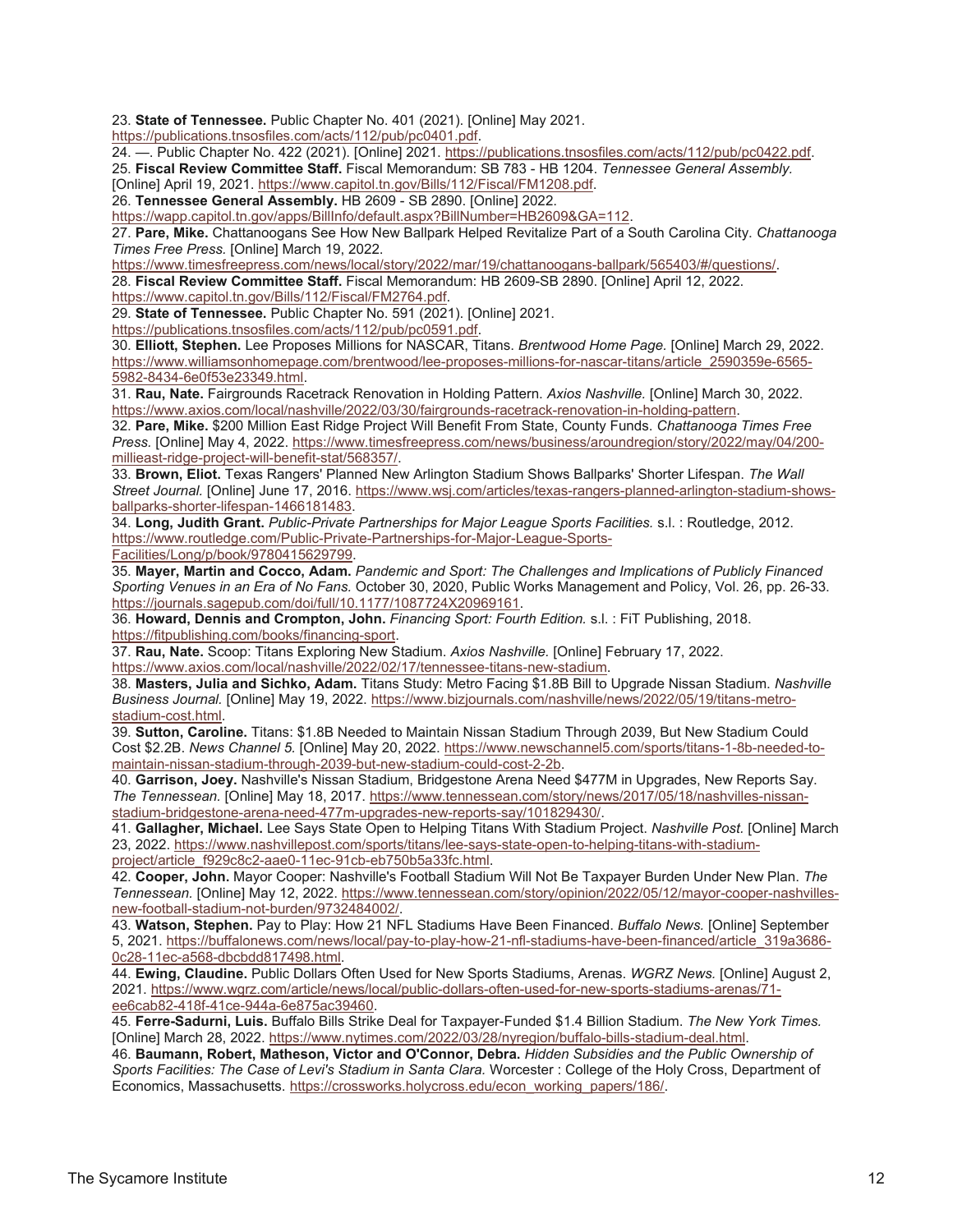47. **Bradbury, John Charles, Coates, Dennis and Humphreys, David R.** The Impact of Professional Sports Franchises and Venues on Local Economies: A Comprehensive Survey. *SSRN.* [Online] January 31, 2022. [https://ssrn.com/abstract=4022547.](https://ssrn.com/abstract=4022547) 

48. **Cockrell, Jeff.** What Economists Think about Public Financing for Sports Stadiums. *Chicago Booth Review.*  [Online] February 1, 2017. [https://www.chicagobooth.edu/review/what-economists-think-about-public-financing](https://www.chicagobooth.edu/review/what-economists-think-about-public-financing-sports-stadiums)[sports-stadiums.](https://www.chicagobooth.edu/review/what-economists-think-about-public-financing-sports-stadiums)

49. **Farren, Michael D.** Stadium Subsidies are a Terrible Investment for Taxpayers. *Mercatus Center at George Mason University.* [Online] August 20, 2019. [https://www.mercatus.org/bridge/commentary/quotable-quotes-stadium](https://www.mercatus.org/bridge/commentary/quotable-quotes-stadium-subsidies-are-terrible-investment-taxpayers)[subsidies-are-terrible-investment-taxpayers.](https://www.mercatus.org/bridge/commentary/quotable-quotes-stadium-subsidies-are-terrible-investment-taxpayers)

50. **Coates, Dennis and Humphreys, Brad R.** Do Economists Reach a Conclusion on Subsidies for Sports Franchises, Stadiums, and Mega-Events? *Economic Journal Watch.* [Online] September 2008. (pdf download) [https://econjwatch.org/file\\_download/222/2008-09-coateshumphreys-com.pdf.](https://econjwatch.org/file_download/222/2008-09-coateshumphreys-com.pdf)

51. **Agha, Nola and Rascher, Daniel.** Economic Development Effects of Major and Minor League Teams and Stadiums. *Journal of Sports Economics.* [Online] November 28, 2020. [https://doi.org/10.1177%2F1527002520975847.](https://doi.org/10.1177%2F1527002520975847)

52. **Crompton, John L.** Economic Impact Analysis of Sports Facilities and Events: Eleven Sources of Misapplication. *Journal of Sports Management.* [Online] [https://college.agrilife.org/rptsweb/wp-](https://college.agrilife.org/rptsweb/wp-content/uploads/sites/21/2020/08/a65494313458a3f1ca55a89d7afaf3c74ac9.pdf)

[content/uploads/sites/21/2020/08/a65494313458a3f1ca55a89d7afaf3c74ac9.pdf.](https://college.agrilife.org/rptsweb/wp-content/uploads/sites/21/2020/08/a65494313458a3f1ca55a89d7afaf3c74ac9.pdf)

53. **Moraitis, Mike.** Report: \$500M Proposal for New Titans Stadium Calls for Enclosed Venue. *USA Today Sports.*  [Online] March 28, 2022. [https://titanswire.usatoday.com/2022/03/28/tennessee-titans-new-stadium-proposal](https://titanswire.usatoday.com/2022/03/28/tennessee-titans-new-stadium-proposal-enclosed-report/)[enclosed-report/.](https://titanswire.usatoday.com/2022/03/28/tennessee-titans-new-stadium-proposal-enclosed-report/)

54. **Friedman, Adam, Stephenson, Cassandra and Mazza, Sandy.** Exclusive: New Nashville NFL stadium could exceed \$2B and be ready by 2026. *The Tennessean.* [Online] April 14, 2022.

[https://www.tennessean.com/story/news/local/davidson/2022/04/15/new-nashville-nfl-stadium-could-exceed-2-b-and](https://www.tennessean.com/story/news/local/davidson/2022/04/15/new-nashville-nfl-stadium-could-exceed-2-b-and-ready-2026/7317699001/)[ready-2026/7317699001/.](https://www.tennessean.com/story/news/local/davidson/2022/04/15/new-nashville-nfl-stadium-could-exceed-2-b-and-ready-2026/7317699001/)

55. **Simlot, Vinay.** What Happens to the Baseball Stadium in Kodak if the Tennessee Smokies Leave? *WBIR 10 News.* [Online] November 21, 2021. [https://www.wbir.com/article/news/local/sevierville-sevier/what-happens-to](https://www.wbir.com/article/news/local/sevierville-sevier/what-happens-to-stadium-in-kodak/51-17543609-61c2-4c68-9ce8-c36322dccf32)[stadium-in-kodak/51-17543609-61c2-4c68-9ce8-c36322dccf32.](https://www.wbir.com/article/news/local/sevierville-sevier/what-happens-to-stadium-in-kodak/51-17543609-61c2-4c68-9ce8-c36322dccf32)

56. **Paschall, David.** Lookouts Must 'Start Over' for Pro Baseball to Remain in Chattanooga. *Chattanooga Times Free Press.* [Online] February 26, 2022. [https://www.timesfreepress.com/news/local/story/2022/feb/26/lookouts-start](https://www.timesfreepress.com/news/local/story/2022/feb/26/lookouts-start-over/564116/#/questions/)[over/564116/#/questions/.](https://www.timesfreepress.com/news/local/story/2022/feb/26/lookouts-start-over/564116/#/questions/)

57. **AECOM.** Preliminary Buffalo Bills Stadium Analysis. [Online] November 2021.

[https://esd.ny.gov/sites/default/files/news-articles/ESD-Bills-Stadium-Analysis-Summary-FINAL-11-1-21.pdf.](https://esd.ny.gov/sites/default/files/news-articles/ESD-Bills-Stadium-Analysis-Summary-FINAL-11-1-21.pdf)

58. **U.S. Bureau of Labor Statistics.** Consumer Expenditure Surveys. [Online] 2022.

[https://www.bls.gov/opub/hom/cex/concepts.htm.](https://www.bls.gov/opub/hom/cex/concepts.htm)

59. —. Economic News Release: Job Openings Levels and Rates by Industry and Region, Seasonally-Adjusted. [Online] March 29, 22. [Cited: April 19, 2022.[\] https://www.bls.gov/news.release/jolts.t01.htm.](https://www.bls.gov/news.release/jolts.t01.htm)

60. **Copeland, Claudia, Levine, Linda and Mallett, William J.** The Role of Public Works Infrastructure in Economic Recovery. *Congressional Research Service.* [Online] September 21 2011[. https://sgp.fas.org/crs/misc/R42018.pdf.](https://sgp.fas.org/crs/misc/R42018.pdf) 61. **Horan, Kyle.** Builders Association CEO Thinks Construction Prices May Stabilize in Future . *News Channel 5.*  [Online] September 18, 2021. [https://www.newschannel5.com/news/builders-association-ceo-thinks-construction](https://www.newschannel5.com/news/builders-association-ceo-thinks-construction-prices-may-stabilize-in-future)[prices-may-stabilize-in-future.](https://www.newschannel5.com/news/builders-association-ceo-thinks-construction-prices-may-stabilize-in-future)

62. **Cameron, Steve and Kim, Gene.** Why Hosting the Super Bowl Isn't Worth It, According to an Economist. *Business Insider.* [Online] February 5, 2021. [https://www.businessinsider.com/super-bowl-nfl-football-hosting-cost](https://www.businessinsider.com/super-bowl-nfl-football-hosting-cost-worth-host-cities-2019-2)[worth-host-cities-2019-2.](https://www.businessinsider.com/super-bowl-nfl-football-hosting-cost-worth-host-cities-2019-2)

63. **Kopsky, Claire.** Economist: Pros May Not Outweigh Cons of Building New Titans' Stadium. *News Channel 5 Nashville.* [Online] April 12, 2022. [https://www.newschannel5.com/news/economist-pros-may-not-outweigh-cons-of](https://www.newschannel5.com/news/economist-pros-may-not-outweigh-cons-of-building-new-titans-stadium)[building-new-titans-stadium.](https://www.newschannel5.com/news/economist-pros-may-not-outweigh-cons-of-building-new-titans-stadium)

64. **PlayNY Team Editorial.** Is It Financially Worth It For a City to Host the Super Bowl? Depends On Who You Ask. *PlayNY.* [Online] February 7, 2022. [https://www.playny.com/cost-of-hosting-super-bowl/.](https://www.playny.com/cost-of-hosting-super-bowl/)

#### **THE SYCAMORE INSTITUTE**

The Sycamore Institute is an independent, nonpartisan public policy research center for Tennessee. Sign up for email alerts at **SycamoreTN.org**.

*Written By:* 

Mandy Pellegrin, Policy Director • Brian Straessle, Director of External Affairs • Sarah Henderson, Senior Policy Analyst *Other Contributing Staff:* 

Eric Harkness, Executive Director • Joshua Bell, 2021-2022 Policy Intern

The Sycamore Institute 13 **For further information, contact Brian Straessle at [Brian@SycamoreTN.org.](mailto:Brian@SycamoreTN.org)**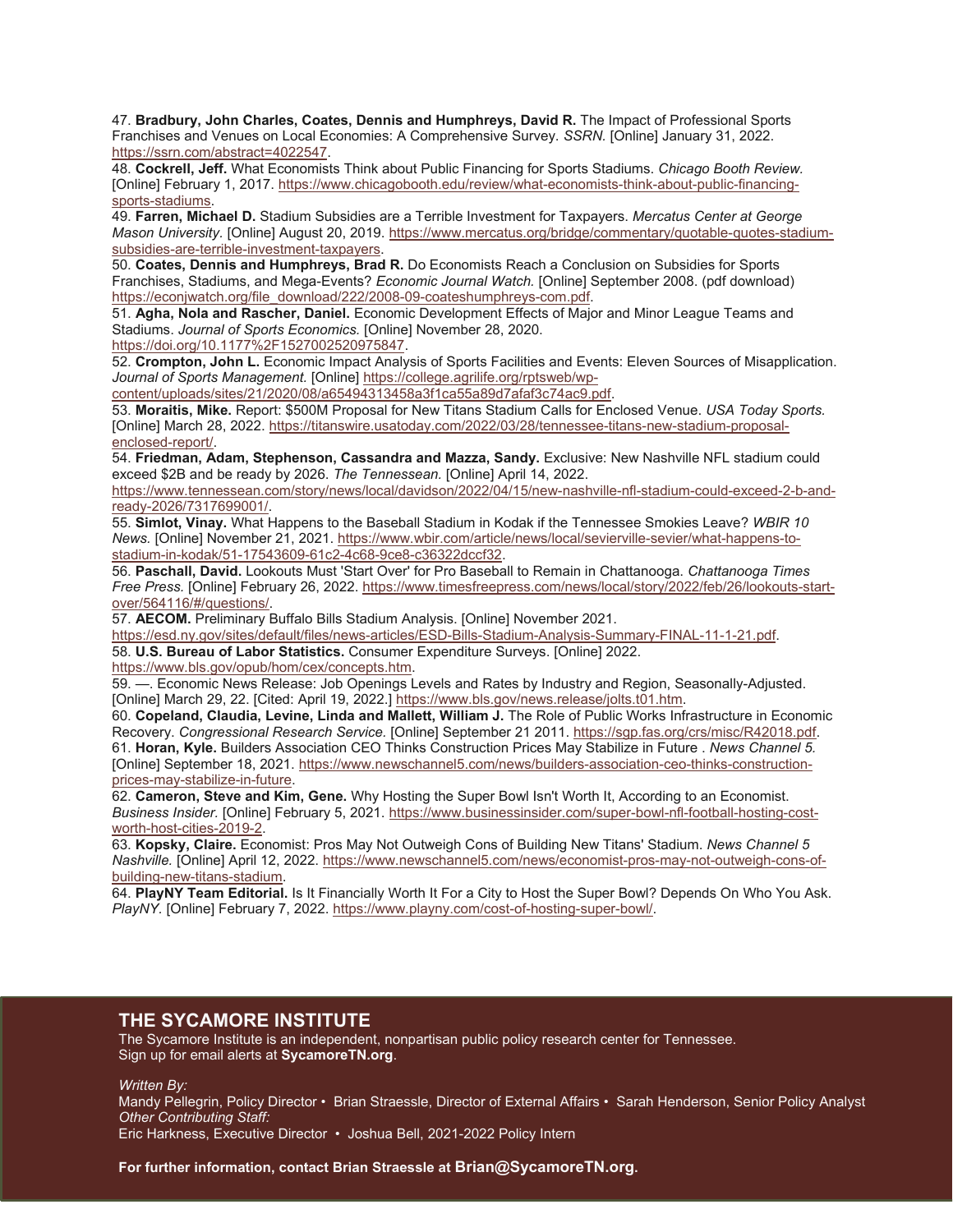## **Appendix Table 1. Professional Sports Venues Currently Operating in Tennessee or Replaced in the Last 10 Years**

| <b>Venue</b>                                     | <b>Team</b>                                             | <b>Sport</b>                                             | <b>Open Date</b> | <b>Close Date</b>     | <b>Location</b>  |
|--------------------------------------------------|---------------------------------------------------------|----------------------------------------------------------|------------------|-----------------------|------------------|
| <b>GEODIS Park</b>                               | <b>Nashville SC</b>                                     | <b>MLS Soccer</b>                                        | 2022             | --                    | <b>Nashville</b> |
| <b>CHI Memorial Stadium</b>                      | Chattanooga Red<br><b>Wolves and</b><br>Lady Red Wolves | <b>USL League One</b><br>Soccer                          | 2020             | --                    | East Ridge       |
| <b>First Horizon Park</b>                        | <b>Nashville Sounds</b>                                 | <b>Triple-A Baseball</b>                                 | 2015             | 44                    | <b>Nashville</b> |
| <b>FedEx Forum</b>                               | <b>Memphis Grizzlies</b>                                | <b>NBA Basketball</b>                                    | 2001             | --                    | Memphis          |
| <b>AT&amp;T Field</b>                            | Chattanooga<br>Lookouts                                 | Double-A Baseball                                        | 2000             | --                    | Chattanooga      |
| <b>Smokies Stadium</b>                           | <b>Tennessee Smokies</b>                                | Double-A Baseball                                        | 2000             |                       | Sevierville      |
| <b>AutoZone Park</b>                             | Memphis Redbirds &<br>Memphis 901 FC                    | Triple-A Baseball &<br><b>USL Championship</b><br>Soccer | 2000             |                       | <b>Memphis</b>   |
| <b>Nissan Stadium</b>                            | <b>Tennessee Titans</b>                                 | <b>NFL Football</b>                                      | 1999             | --                    | <b>Nashville</b> |
| The Ballpark at Jackson                          | <b>Jackson Generals</b><br>(team ended in 2020)         | Double-A Baseball                                        | 1998             |                       | Jackson          |
| <b>Finley Stadium</b>                            | Chattanooga FC                                          | National Independent<br><b>Soccer Association</b>        | 1997             |                       | Chattanooga      |
| <b>Bridgestone Arena</b>                         | <b>Nashville Predators</b>                              | <b>NHL Hockey</b>                                        | 1996             | н.                    | <b>Nashville</b> |
| <b>Greer Stadium</b>                             | <b>Nashville Sounds</b>                                 | <b>Triple-A Baseball</b>                                 | 1978             | Demolished<br>in 2019 | <b>Nashville</b> |
| <b>Northeast Community Credit Union Ballpark</b> | <b>Elizabethton Twins</b><br>(team ended in 2020)       | Rookie League<br><b>Baseball</b>                         | 1974             |                       | Elizabethton     |